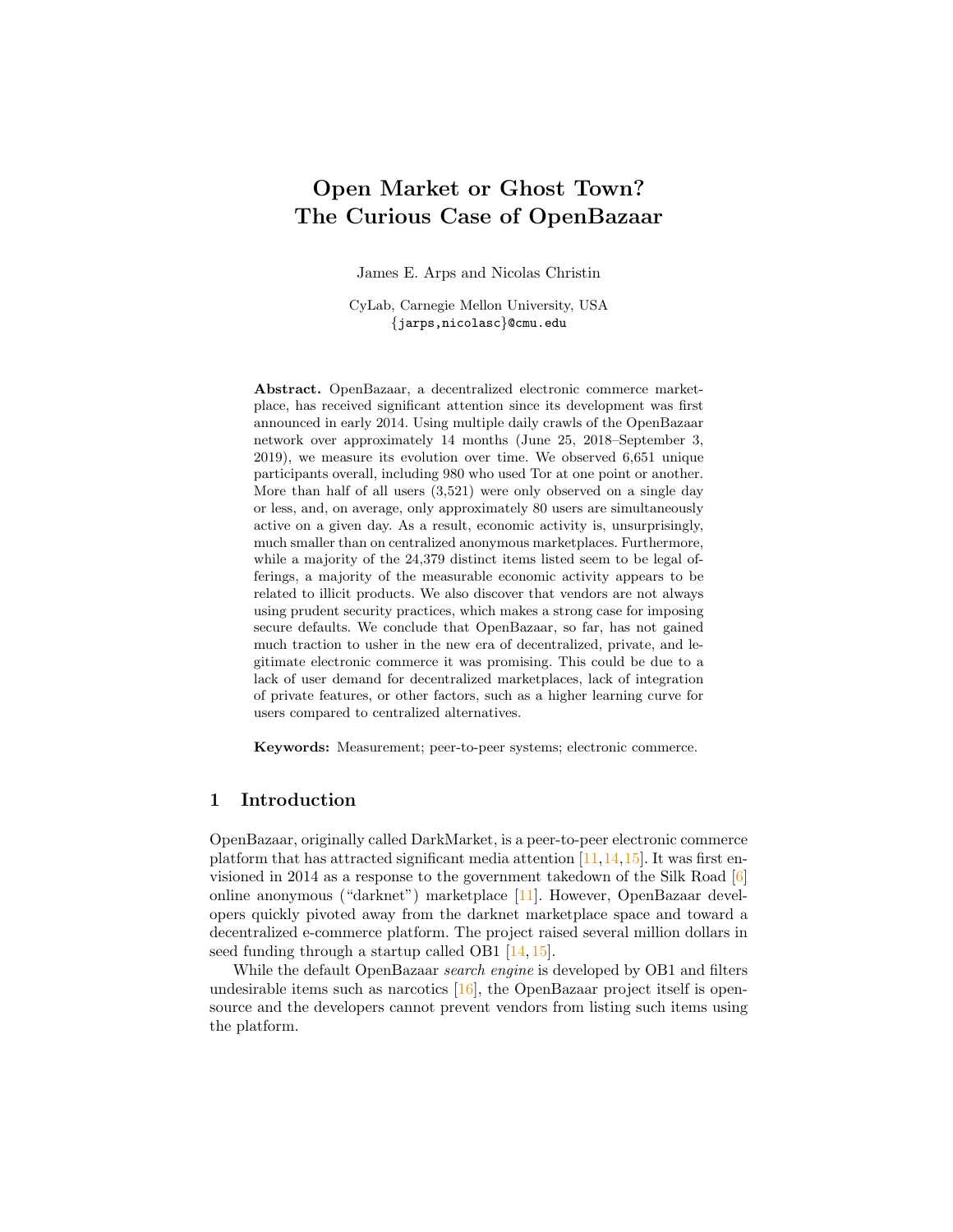Interestingly, the takedown of the Silk Road marketplace failed to curb illicit activity on centralized anonymous marketplaces. On the contrary, Silk Road's successors have been thriving  $[10,19,22,31]$  $[10,19,22,31]$  $[10,19,22,31]$  $[10,19,22,31]$ : As of 2017, the leading marketplaces were grossing hundreds of millions of dollars per year [\[10\]](#page-15-2), with no decline in sight, despite adversarial events such as law enforcement operations and "exit scams," in which some marketplace operators abruptly shut down their servers, taking with them any money left in escrow on the platform.

Given that OpenBazaar, thanks to its decentralized architecture, could prevent or mitigate most of these adversarial events, and given the clear economic demand for such services, we would expect thriving economic activity on a peerto-peer platform such as OpenBazaar. This is what we measure in this paper.

For approximately 14 months (June 25, 2018–September 3, 2019), we have been crawling the OpenBazaar network on a near-daily basis to get a sense of the number of participants and the size of the overall network. By scraping listings offered by each vendor and the associated feedback left by buyers (similar to techniques used in related work, e.g.,  $[6, 19, 31]$  $[6, 19, 31]$  $[6, 19, 31]$  $[6, 19, 31]$  $[6, 19, 31]$ , we also estimate the economic activity taking place on OpenBazaar. Finally, we can examine the extent of users' mindfulness about operational security when trading in illicit or illegal products.

Our findings are rather sobering. While there is undeniable network activity, and a reasonably large number of items available on the OpenBazaar network (at least 24,379 distinct listings observed during our measurement period), economic activity remains modest, and appears to be mostly generated by illicit product sales. Furthermore, many vendors appear to misunderstand the security guarantees offered by OpenBazaar or fall prey to some configuration defaults, and publicly reveal some potentially compromising information about themselves: Nearly a fifth of the vendors that use OpenBazaar over the Tor network [\[9\]](#page-15-3) have accidentally revealed their IP address at some point in time.

The remainder of this paper is organized as follows. We discuss relevant background on OpenBazaar in Section [2,](#page-1-0) describe our collection methodology in Section [3,](#page-3-0) and present our results in Section [4.](#page-6-0) We explain how our work differs from related efforts in Section [5,](#page-14-0) and conclude in Section [6.](#page-14-1)

# <span id="page-1-0"></span>2 The OpenBazaar System

Imagine Alice wishes to join the OpenBazaar network and purchase an item. First, she downloads the OpenBazaar client from [https://openbazaar.org,](https://openbazaar.org) where she is presented with a "Get Started" page which allows her to edit her profile. Since all users on the platform can act as both buyers and vendors, she may also begin creating item listings if she were so inclined. Crucially, if Alice proceeds with the default setup process *even once*, her public IP address will be leaked to the network. Indeed, using Tor with OpenBazaar requires an extra configuration step, which is not immediately evident to first-time users. While the OpenBazaar client prompts the user if it detects that Tor is already running on the user's machine, we do not expect this to be common for most users.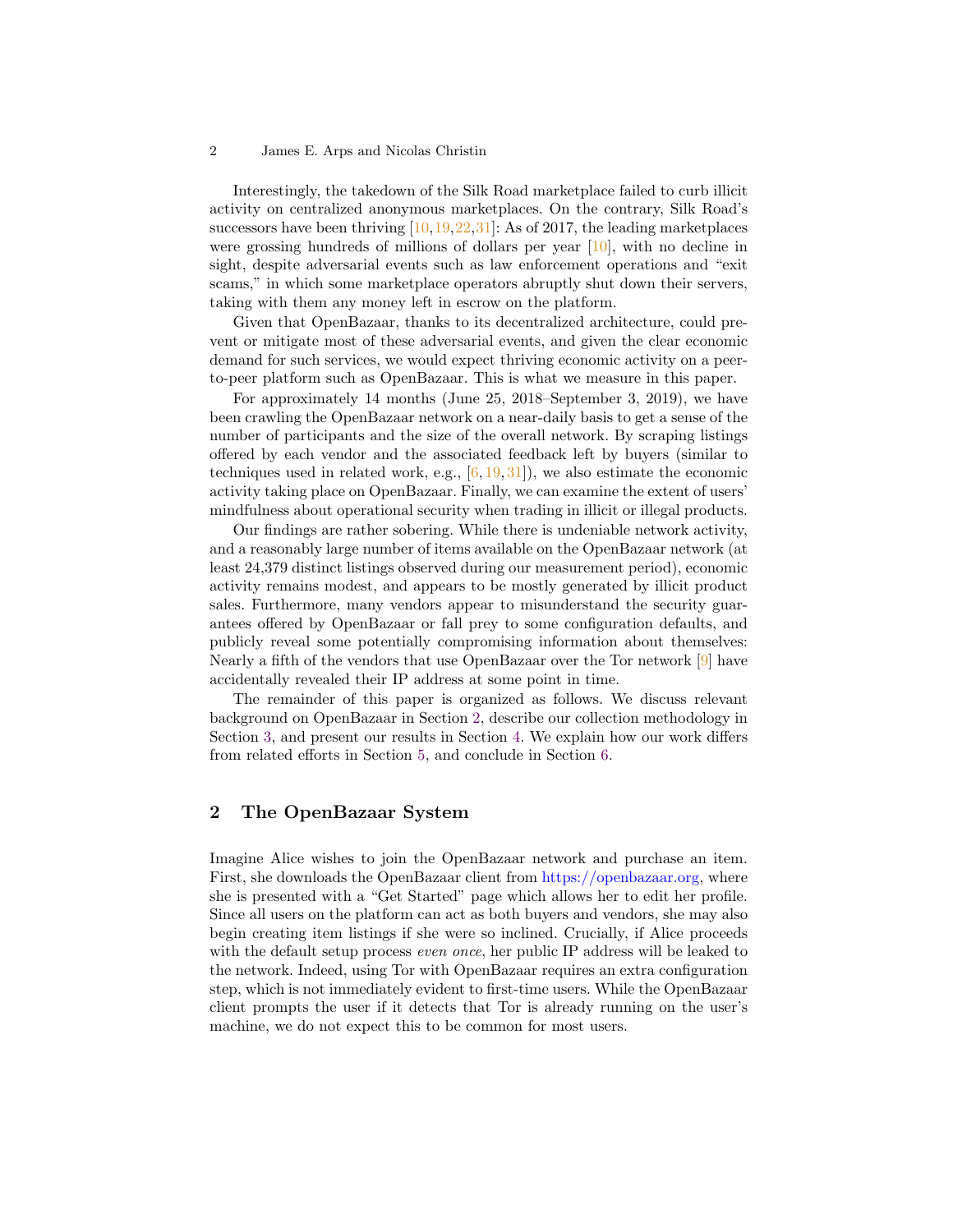Once Alice creates her account, she can explore the listings on the platform. OpenBazaar's peer-to-peer backbone is the InterPlanetary File System (IPFS), an open-source protocol which allows content storage and addressing across a network of distributed nodes [\[3\]](#page-15-4). IPFS can be used as an alternative to a traditional client/server architecture – instead of clients requesting data from a server, here, a node provides a hash of the content it is requesting to its peers, who are either able to provide the requested content or query their own peers for its location.

Since IPFS does not support a centralized repository of item listings, search is implemented through a third-party search engine. At the time of writing, the only search engine enabled by default in the OpenBazaar GUI is created by the OB1 developers – other known search engines, such as SearchBizarre and a service operated by BlockStamp, require a manual addition to the client which may not be intuitive for new users. These search engines operate their own crawlers which travel the network to index users and listings, where their results can then be queried by users who have added their search engine to the OpenBazaar client. Existing third-party search engines exist mainly to provide an uncensored view of listings on the platform, as OB1's search engine does not include listings for illicit products.

Listings are stored over IPFS using a Distributed Hash Table (DHT), where nodes store the hash of a given user, item, or feedback along with their location on the network. If a node visits a vendor page or views one of its listings, it also stores the information it receives locally for a certain period of time, allowing for an added level of redundancy across the network. This enables vendors not to be perpetually logged in. The system has been designed with the intention that individual listings will be re-seeded for about a week after their owner was last seen online [\[23\]](#page-16-5).

When Alice clicks on a listing she is interested in, her client attempts to fetch the relevant information from her peers by querying the DHT for the item hash. If Bob, the store owner, is online, Alice will often be able to receive the listing directly from Bob – otherwise, Bob's data is typically seeded by other IPFS peers for a set period of time. If Alice can retrieve the item hash, she is brought to a listing page which contains information about the item such as its price, description, shipping details, preferred cryptocurrency payment method, and pictures of the item. Currently, OpenBazaar supports payment in Bitcoin, Bitcoin Cash, Litecoin, and Zcash [\[2\]](#page-15-5). Zcash required a full installation of its binary for more than half of the duration of our study, which raises usability concerns; Litecoin was added only in the second half of our measurement interval.

When purchasing an item through OpenBazaar, Alice may opt to directly send cryptocurrency to Bob to pay him, or to use a moderator service to hold the funds in escrow until the item is received. Moderators are OpenBazaar users who volunteer to mediate disputes between other users and decide the eventual distribution of funds using multisignature transactions, and usually do so in exchange for a small fixed-percentage fee. Moderators receive community feedback, but individual moderators are chosen by the vendor at the time of listing cre-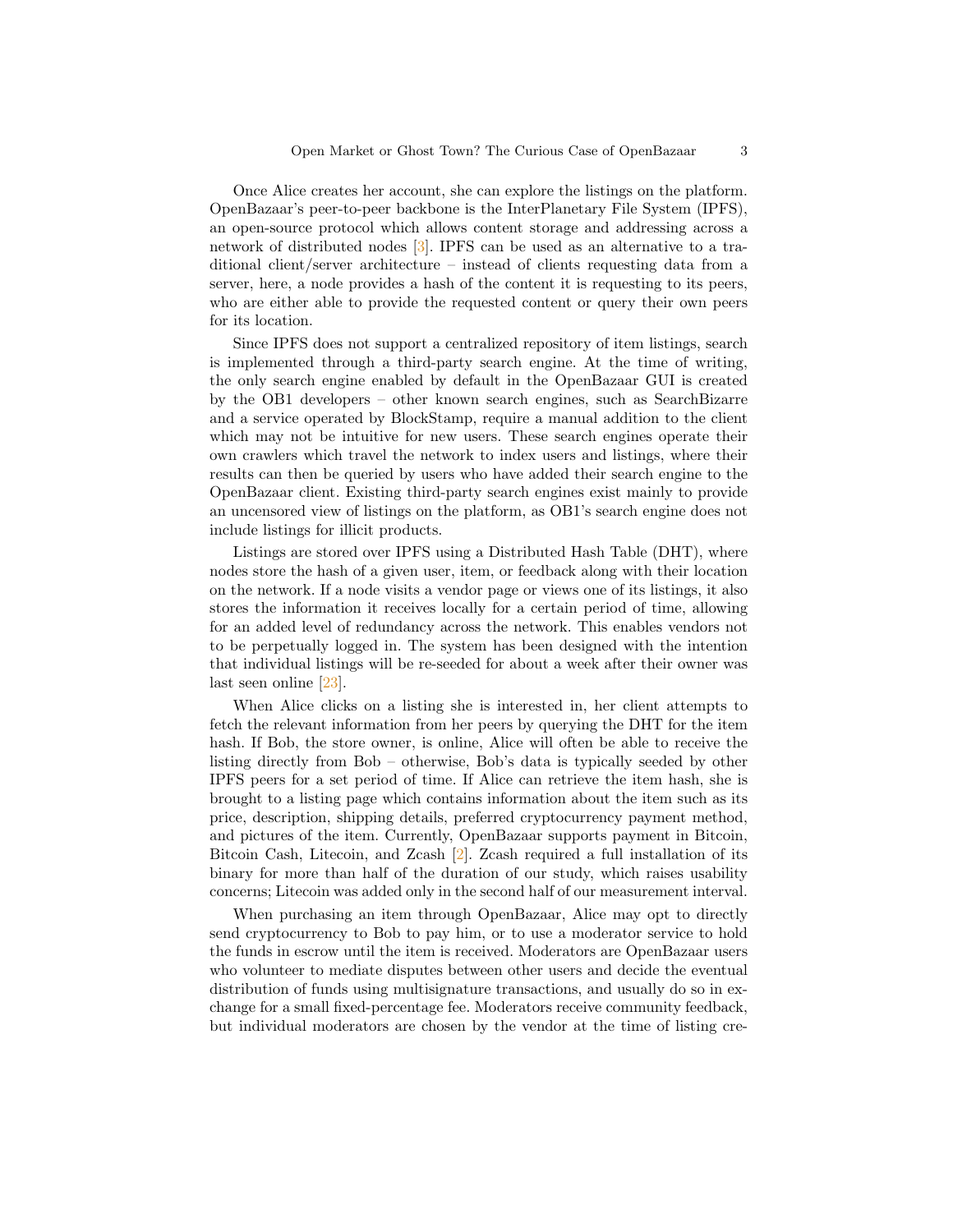ation. Regardless, Alice sends her payment details and shipping information to Bob through the platform and the sale proceeds as it would on existing services such as eBay.

# <span id="page-3-0"></span>3 Data Collection Methodology

We turn now to our data collection methodology, outlining our objectives first, before discussing the mechanisms we use and their limitations.

## 3.1 Objectives

Contrary to traditional dark-web marketplaces [\[31\]](#page-17-0), data collection on Open-Bazaar is encouraged rather than discouraged, which eschews most of the constraints one faces when attempting to scrape a network stealthily. In fact, since OpenBazaar is not regulated by any central authority, our node cannot be easily banned from the network. While it could be blocked by individual nodes, we received no indication that this happened at any point during the study. Therefore, our primary focuses were on data completeness and collection speed.

We elected to scrape data ourselves, despite the existence of several search providers for OpenBazaar. Some OpenBazaar search providers service the Open-Bazaar GUI (i.e., they return JSON parseable by the OpenBazaar client GUI), while others simply serve their results on public-facing webpages. Regardless of the method used, we noticed some search engines – in particular, the most popular search engine, run by OB1 at <http://openbazaar.com> – do not display results for illicit products. As a result, we needed to build our own OpenBazaar crawling infrastructure to obtain uncensored data.

Ethics of data collection. The data we collect are volunteered by OpenBazaar participants. In particular, listings, descriptions, and user feedback are all made publicly available for everyone to see. We previously referred to our Institutional Review Board (IRB) to determine whether data collected in related work [\[6,](#page-15-1)[31\]](#page-17-0) could be publicly reshared. Our IRB had opined this line of work was not humansubject research. The only difference with previous research is that here, we do collect IP addresses of other clients. But, in doing so, our crawler does not collect any information a regular OpenBazaar node would not collect for operational purposes. In short, like most peer-to-peer network measurement research (see e.g., [\[7\]](#page-15-6)), our measurements do not put users at additional risk compared to participating in the peer-to-peer network in the first place.

### 3.2 Crawler design

Our crawler runs over Tor and leverages the OpenBazaar API [\[25\]](#page-16-6), which is a modified version of the IPFS API. First, our crawler queries a list of its connected peers (GET http://localhost:4002/ob/peers/). For each of those peers, we retrieve their closest connected peers (GET http://localhost:4002/ob/closestpeers/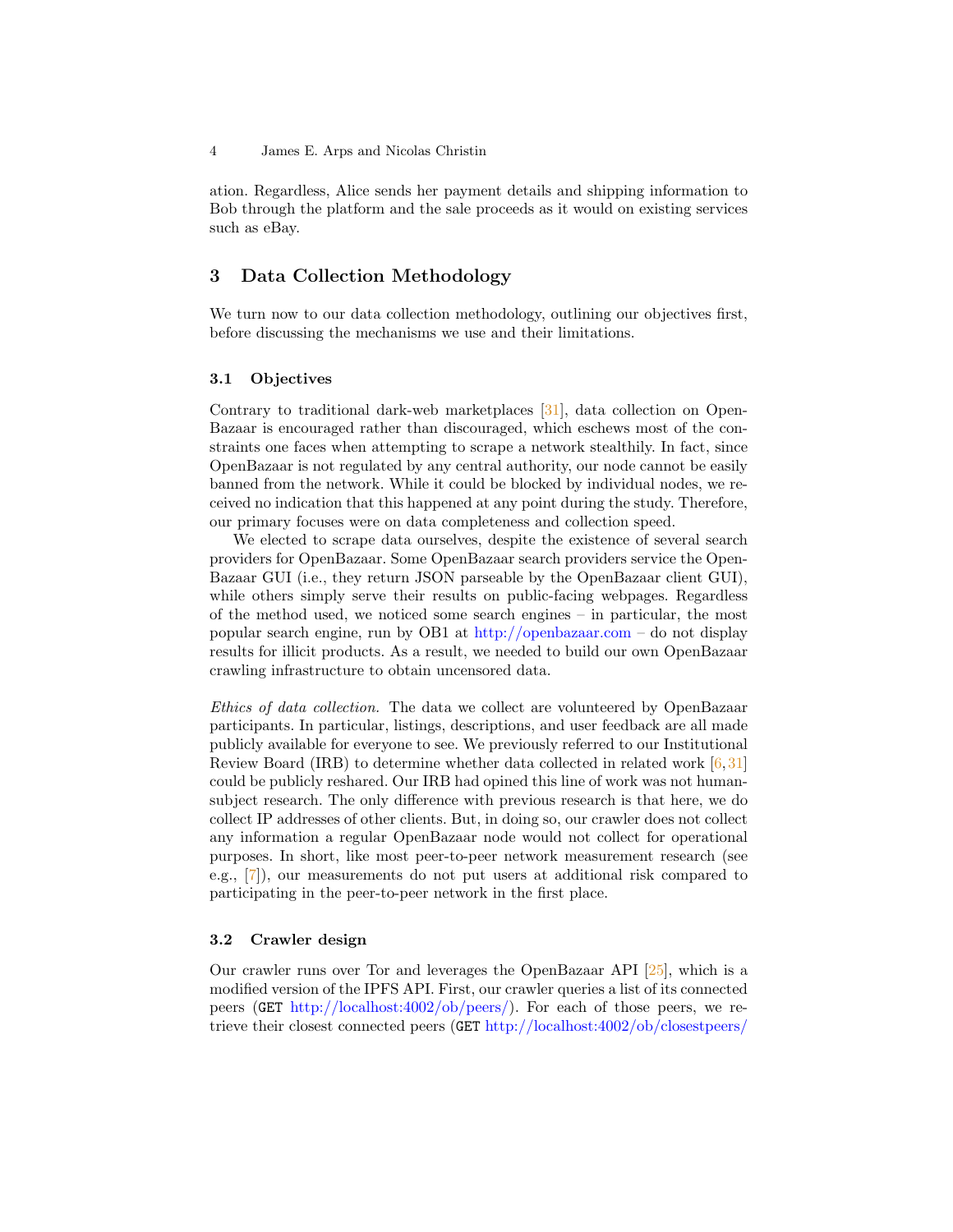[peer ID]), and add them to a list, recursively continuing until we no longer find any new peers (in our testing, this usually took between five and seven rounds). Using each peer's unique user ID, we can then make separate API calls to retrieve all of their current listings (GET http://localhost:4002/ob/listings/[peer ID]) as well as all reviews left for those listings. Users, items, and reviews are all uniquely identified within OpenBazaar by a 46-character alphanumeric hash, which allows us to reliably track them across different scrapes. We log the approximate geographic location of peers with public IP addresses with FreeGeoIP (now called ipstack,  $[1]$ .

The crawler makes use of Python's Requests library [\[27\]](#page-16-7), and the relatively small size of the network means that it is very fast (often completing in an hour or less). However, to avoid too much redundancy and to reduce strain on the Tor network, we chose to scrape the network once every two to four hours. This provided sufficient coverage on a daily basis, and by leaving our OpenBazaar node running while the scraper was not in use, we also contributed to the overall health of the network.

## 3.3 Potential limitations



<span id="page-4-0"></span>Fig. 1. Estimated coverage as a function of the number of scrapes.

Network coverage One risk of measuring a decentralized marketplace is that our node could lack a complete view of the network, and it was not uncommon for our scraper's requests to the DHT to time out for certain items or users. Figure [1](#page-4-0) depicts the relative coverage percentage of items seen on the network during April 2019. We observed 6,292 items on the network during this time, and saw 85% of them during the first two days (i.e., the first 24 scrapes), encountering the rest over the following seven. The large number of scrapes required to observe this proportion of the network is indicative of the high levels of churn we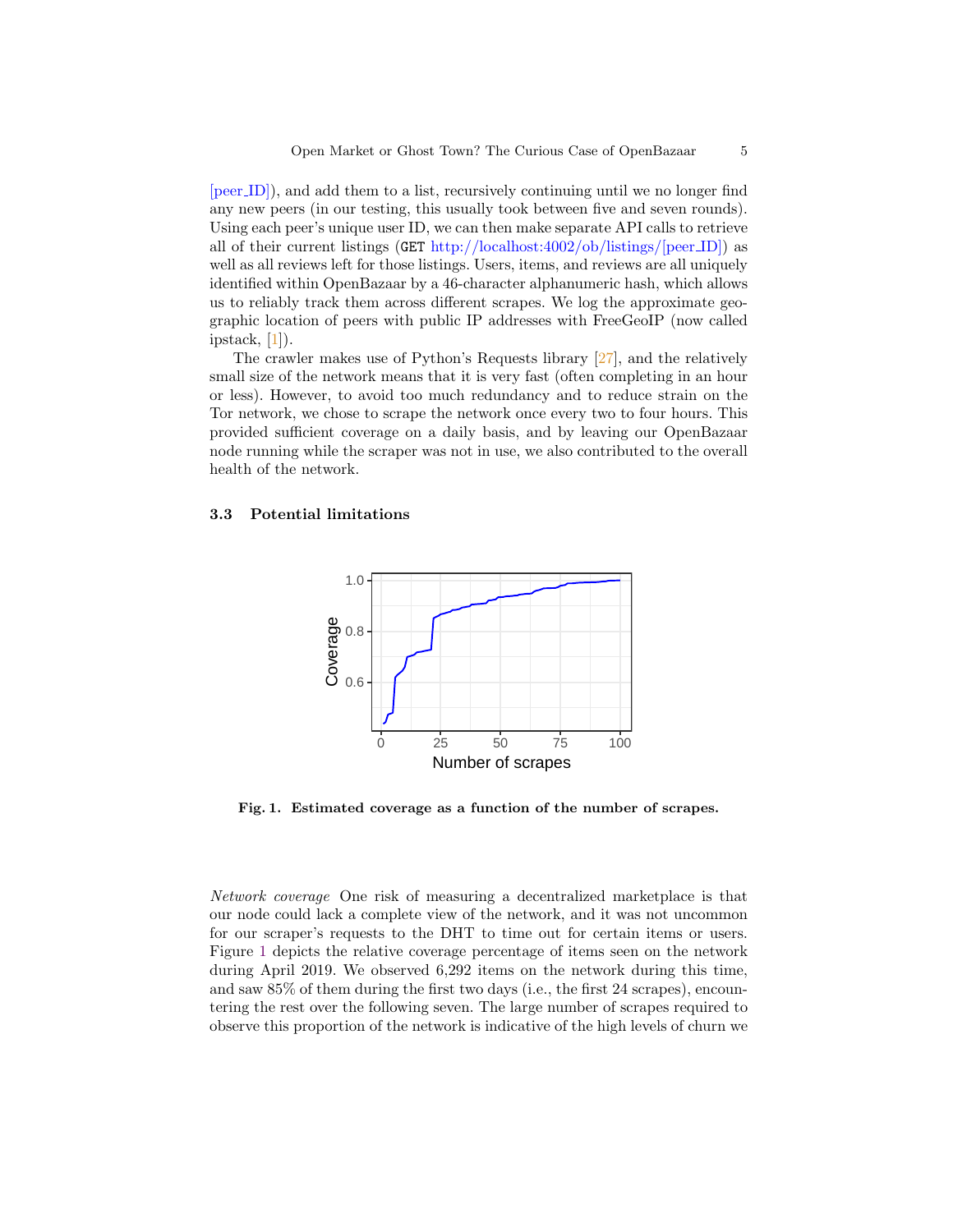discuss in Section [4.1.](#page-6-1) Non-seller nodes (which make up the majority of network participants) also have little incentive to leave their OpenBazaar clients open for long periods of time, as they do not need their listings to be seeded by other network participants. The diminishing returns shown by the curve suggest that there are few items remaining to be found by the crawler.

While the number of items we observe is less than the number reported by the OB1 developers  $[5]$ , we often found through manual inspection that many items returned in the later pages of a given search result performed through their service failed to load in our client. This is likely because the OpenBazaar protocol attempts to cache data from inactive nodes for approximately a week [\[23\]](#page-16-5) before they are "forgotten" by the network. For example, if Alice owns a store and do not log on for a few days, other nodes should still be able to access Alice's store for approximately a week because it will be cached collectively by the other nodes in the network. Since OB1's search engine returns results indexed by its crawlers and then stored on its own servers, it is likely that its results contain stale listings that are no longer reachable on the network.

We therefore believe that our view of the network is typical of that seen by an average node; this motivates the need for our crawler to frequently scrape the entire network to increase coverage.

Economic coverage Unlike many other marketplaces, leaving a review is not mandatory after a purchase on OpenBazaar. We were unable to purchase any items ourselves as a part of this study due to our legal counsel's concerns about inadvertently participating in money laundering, but we confirmed this with one of the OpenBazaar developers. As a result, our sales numbers in Section [4.2](#page-8-0) are a lower bound, even if we assume complete coverage of the network.

Despite this caveat, we are confident that our results are useful for two reasons. First, social norms on anonymous marketplaces have proven quite strong over the years: even when leaving feedback is not mandatory, buyers often do so, especially if they plan on buying from the same seller again in the future [\[31\]](#page-17-0). Soska and Christin's analysis, based on feedback ratings [\[31\]](#page-17-0), showed numbers very close to those obtained externally through criminal complaints, when vendors were arrested or through marketplace takedowns, even when leaving feedback was not actively enforced by all marketplaces. The importance of feedback on those marketplaces was also evident when the original Silk Road changed the way feedback was tallied (shifting from per-item feedback, to aggregate, per-vendor feedback) and quickly reversed course in the face of customer complaints [\[6\]](#page-15-1).

Furthermore, our reported distribution of sales by category is likely valid. One could think that users purchasing illicit items on OpenBazaar would be less likely to leave a public review than users purchasing legal products. As we will see, our results do not support this hypothesis.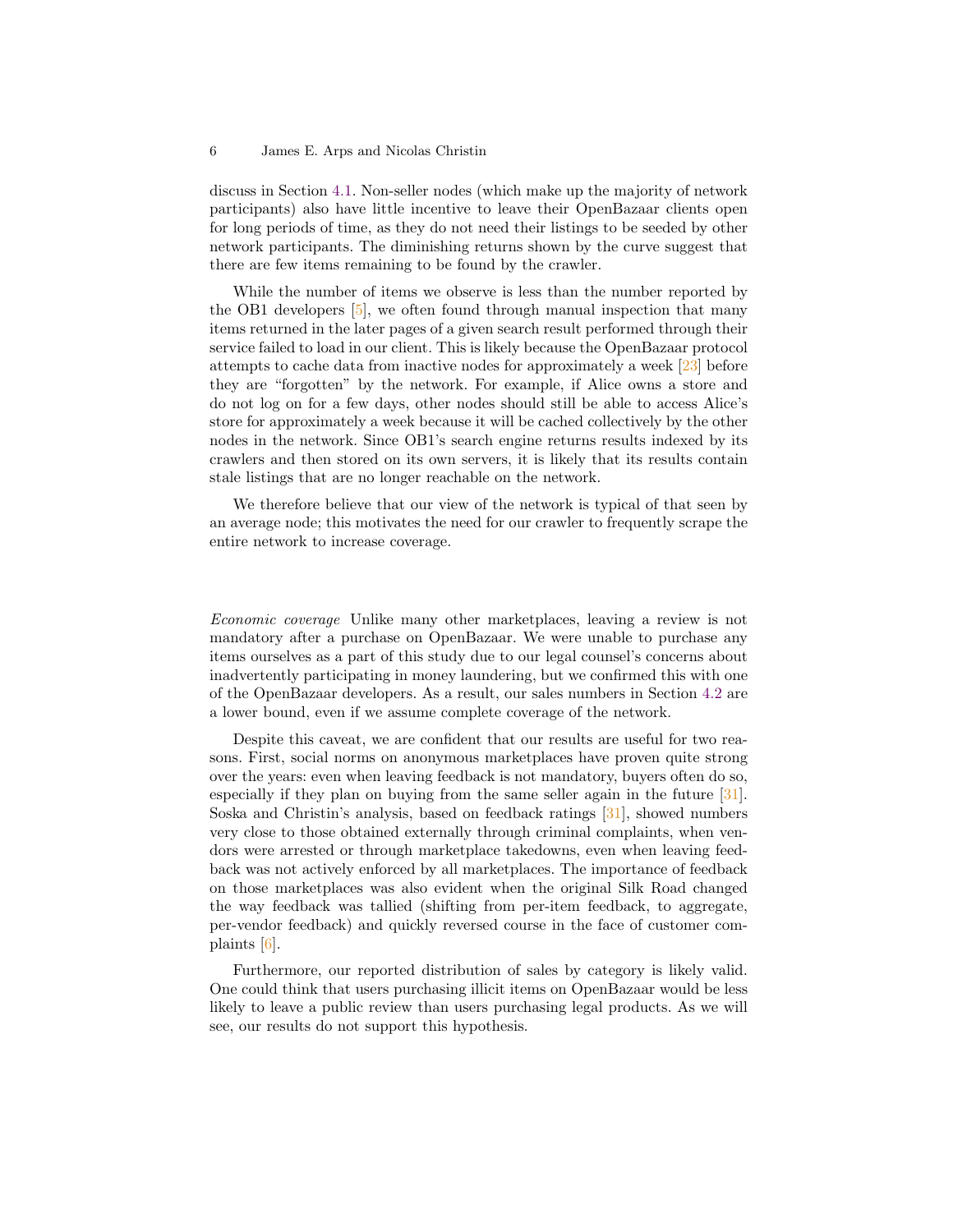## <span id="page-6-0"></span>4 Results

We next turn to our measurement results. We first describe network-level metrics such as the size of the peer-to-peer network, or the underlying churn in IP addresses we see participating in the network, before turning to discussing the economic activity that appears to take place on OpenBazaar. We then examine the security and privacy precautions vendors take.

#### <span id="page-6-1"></span>4.1 Network-level metrics

The OpenBazaar peer-to-peer network Over our entire measurement interval, we have observed 6,651 distinct network participants, using 6,116 distinct IP addresses.

<span id="page-6-2"></span>Table 1. OpenBazaar demographics. Users do not have any product listings; sellers have at least one active listing; active sellers have realized at least one documented sale.

|                       | With Tor Without Tor Total |       |       |
|-----------------------|----------------------------|-------|-------|
| Users                 | 743                        | 4,487 | 5,230 |
| <b>Sellers</b>        | 197                        | 1,057 | 1,254 |
| <b>Active sellers</b> | 40                         | 127   | 167   |
| Total                 | 980                        | 5,670 | 6,651 |

Table [1](#page-6-2) breaks down these participants into finer-grained demographics, distinguishing between users, who do not list any product, and are therefore assumed to be solely browsing or buying items; sellers, who list at least one product, but do not have any documented sale – that is no one left any feedback for them; and active sellers, who have received at least one piece of feedback. We also break down these participants between those who use Tor and those who do not.

Figure [2](#page-7-0) shows, for each day, the number of OpenBazaar hosts we have encountered during our multiple scrapes on that day. The lighter curve denotes the fraction of hosts that are using the Tor network. We observe that the population has been relatively steady, at approximately 80 users simultaneously online on any given day throughout our measurement interval. The few downward spikes denote measurement issues rather than network instability.

The gaps in the plot denote times during which our measurement infrastructure was disabled, or otherwise unable to properly collect data.

The seemingly decreasing number of Tor users toward the end of the measurement interval might be a slight undercount. Through experimentation with our own test nodes, we discovered that OpenBazaar nodes in version 2.3.1 and higher running over Tor, sometimes failed to appear in our crawls, despite being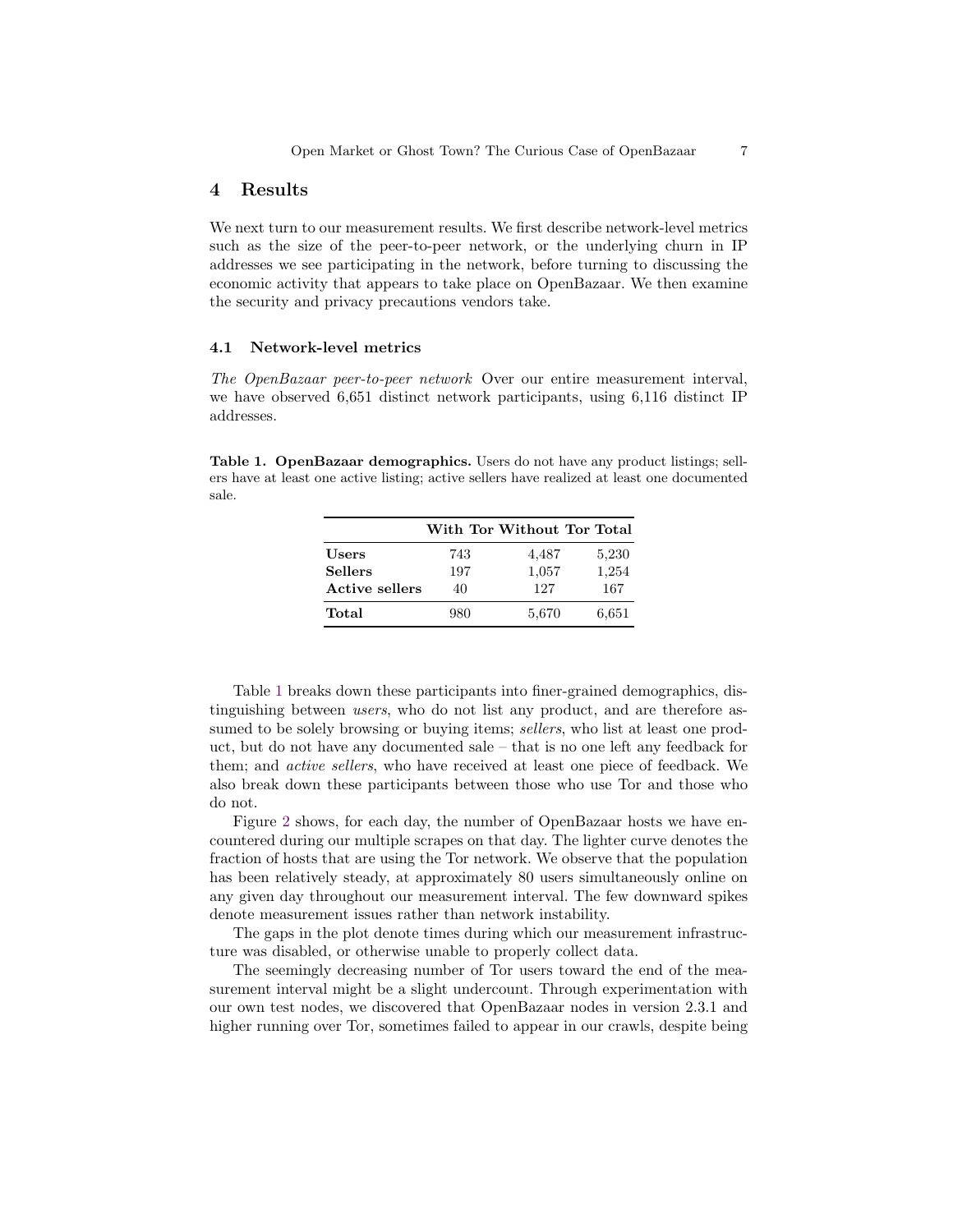8 James E. Arps and Nicolas Christin



<span id="page-7-0"></span>Fig. 2. Number of hosts on the OpenBazaar peer-to-peer network. Each point is the cumulative number of different hosts seen over all measurements taken on a specific day.

online and reachable (that is, if one knew their node ID). This coincides, and may be due to the backwards-incompatible [\[24\]](#page-16-8) software upgrade on March 19, 2019 (OpenBazaar 2.3.1), which may have affected some long-term participants over Tor. Overall, compared to Table [1,](#page-6-2) this plot seems to indicate that the vast majority of OpenBazaar users are actually rarely online. To better understand the dynamics of the OpenBazaar network, we next turn to a survivability analysis. Similar to Christin  $[6]$ , we estimate vendor "lifespan" by recording the time we first saw a vendor, and the time we saw them last. They may have left and rejoined in the meantime—here we are looking at the vendor lifetime, regardless of their transient activity. To account for measurement effects (e.g., vendors still being present on the last day of measurement), Figure [3](#page-8-1) depicts a Kaplan-Meier estimator  $\left[17\right]$  that shows the probability a given user seen on day 0 will be seen again after x days, broken down by the categories defined in Table [1.](#page-6-2)

Churn is high among regular users: more than two thirds of them stay less than a day. Vendors, on the other hand tend to stay longer, especially vendors that have documented sales (i.e., that have received feedback). Roughly three quarters of all participants do not stay more than a week; a few users remain on the network throughout our measurement interval. Log-rank tests confirm that visually striking differences between the survival curves for all of these user categories are statistically significant ( $p < 0.0001$ ). In short: vendors tend to be long-lived, while regular users are not, and usage of Tor is positively correlated with longer presence on the network.

Geographical considerations Figure [4](#page-9-0) shows the geolocation of the IP addresses of participants that are not using Tor. OpenBazaar seems to be fairly international, with the usually observed concentration of users in North America and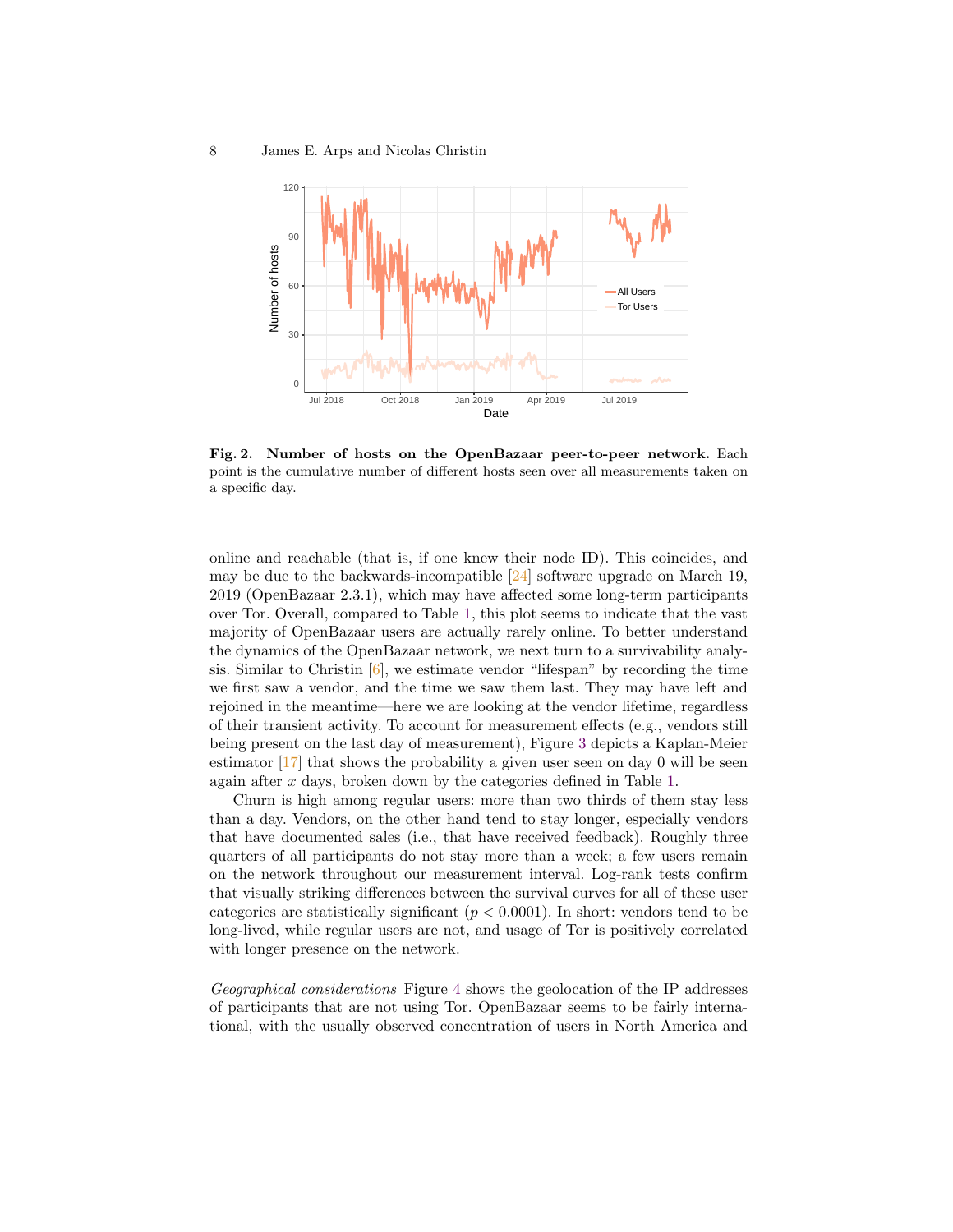

<span id="page-8-1"></span>Fig. 3. Survivability analysis of OpenBazaar users. Kaplan-Meier estimator that shows the probability a given user seen on day 0 will be seen again after  $x$  days, broken down for different types of users. Shaded areas indicate 95% C.I.

Europe. A couple of points with strange locations (e.g., Easter Island) suggest certain participants use VPNs, some of which are known to advertise implausible locations that fool geolocation databases [\[33\]](#page-17-1). We generally do not observe meaningful differences between different types of users, even though Western Africa, India and Thailand/Malaysia feature a larger proportion than we expected of active sellers – again, it is hard to tell whether this could be due to VPN usage.

### <span id="page-8-0"></span>4.2 Economic activity

We next turn to a study of economic activity on OpenBazaar. We observed 24,379 distinct item listings during our measurement intervals. The apparent high average ratio of listings per seller  $(\approx 40)$  is due to the ease of creating listings (including test listings) and to a few "power users" who have thousands of listed items on the platform.

Item listing survivability We start with a survival plot in Figure [5](#page-10-0) shows the probability an item seen at time zero will still be available on the network  $x$  days later. The median item stays online for approximately three weeks. One quarter of all items disappears (i.e., are delisted) within a day, which further motivates the need to repeatedly crawl the network for completeness. A handful of items were present throughout our measurement interval. The "jumps" observed in the graph correspond to a large number of items belonging to a given vendor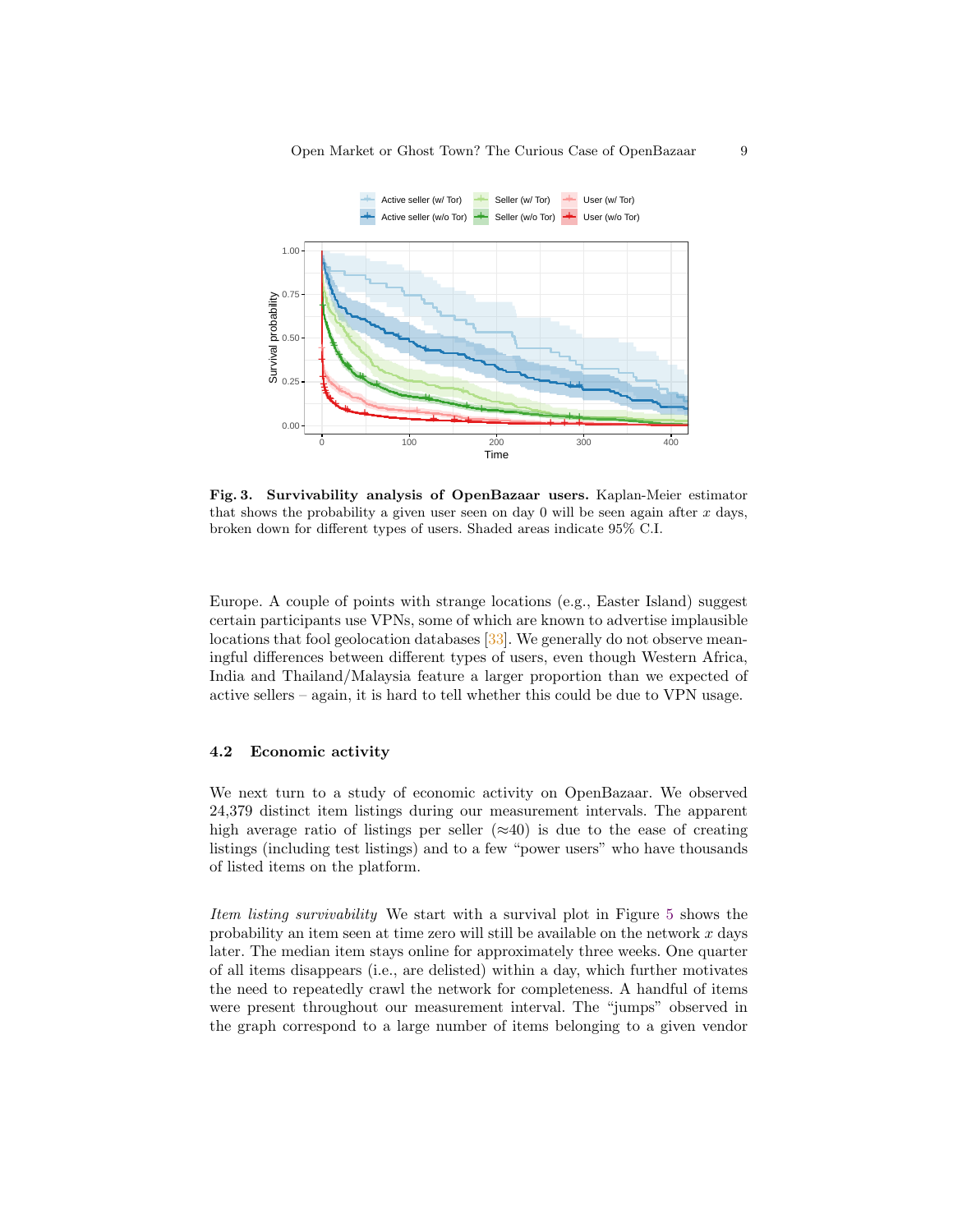

• Active Seller · Seller · User

<span id="page-9-0"></span>Fig. 4. Geolocation of OpenBazaar users. Users are network participants; Sellers are users with at least one listing; Active sellers are sellers with at least one feedback.

being all delisted on the same day, presumably because the vendor node had been offline for long enough to have its listings cleared from the IPFS cache.<sup>[1](#page-9-1)</sup>

Overall, the survivability analysis paints a picture eerily similar to that of the early days of online anonymous marketplaces [\[6\]](#page-15-1): most items are very shortlived. As discussed in prior work  $[6, 31]$  $[6, 31]$  $[6, 31]$ , short-lived items are usually indicative of vendors holding low stocks, which in turn suggests that vendors operates primarily in the retail space, with small product quantities, and (usually) low sales volumes.

Preliminary economic analysis We next examine economic activity on Open-Bazaar, across item categories. We initially attempted to feed each of the 24,379 item listings we observed into the 16-category item classifier proposed by Soska and Christin  $[31]$ , who trained their item classification with listings from the Agora and Evolution marketplaces and showed very high  $(>98%)$  accuracy when evaluating a priori unknown listings.

<span id="page-9-1"></span><sup>&</sup>lt;sup>1</sup> Item listings do *not* automatically disappear when an item is sold out. The seller needs to either delete the listing, or be offline for a long enough period of time for the listing to stop being seeded by the network. We differentiate between the two cases by only counting visible reviews for an item as a sale and not considering disappearing listings as possible sales.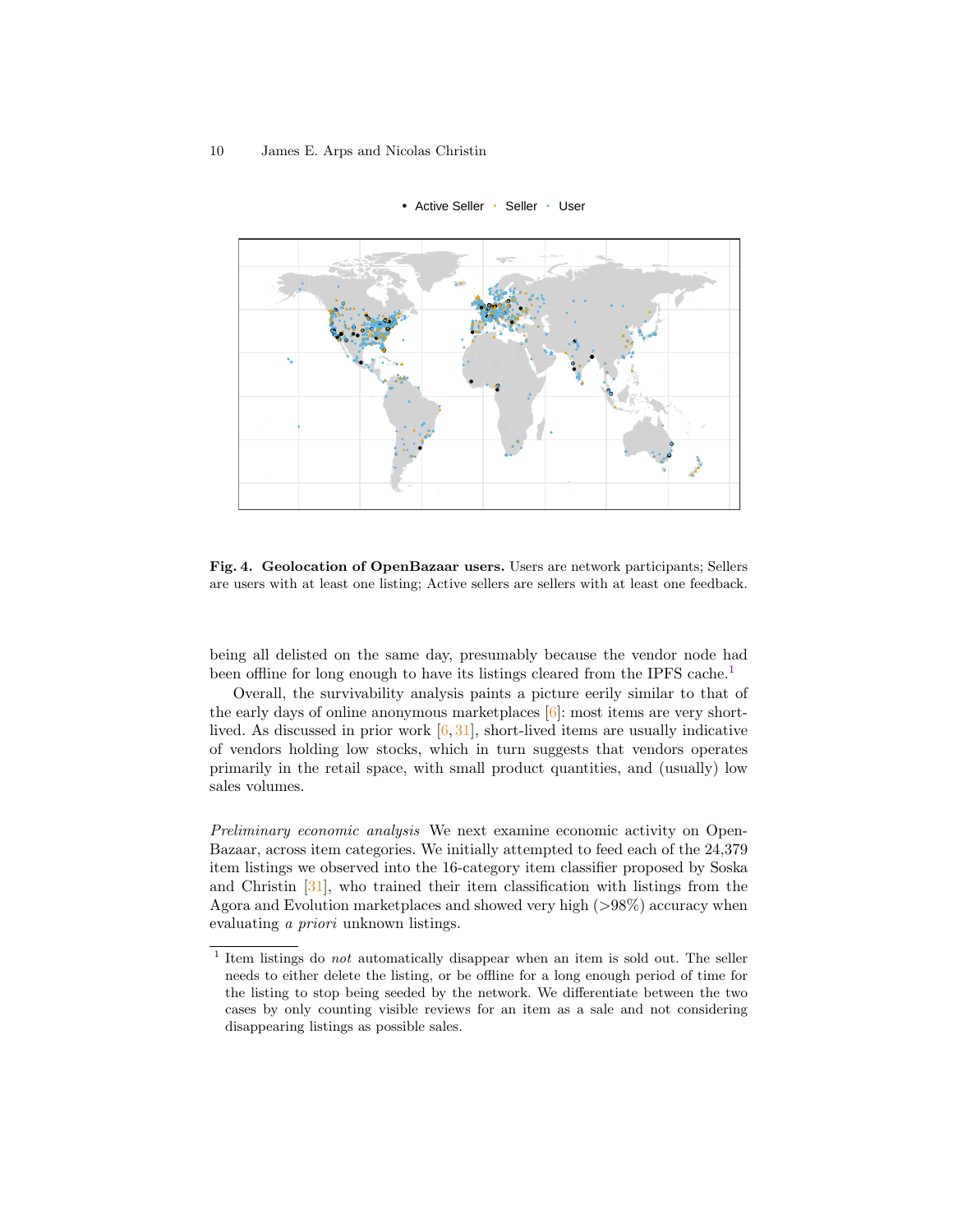

<span id="page-10-0"></span>Fig. 5. Survivability analysis of OpenBazaar items. The plot is a Kaplan-Meier estimator that shows the probability a given item seen on day 0 will be seen again after x days. The median lifetime of an item is approximately 22 days. The curve fully overlaps the very narrow 95% confidence interval.

We realized, however, that items classified in the "Miscellaneous" category represented a disproportionately high fraction of all listings, which led us to further break this category down into additional categories: Adult Toys, Art, Clothing, Jewelry, Print Media, and Souvenirs. We took 200 new items from our OpenBazaar corpus, hand-labeled them,[2](#page-10-1) and added them five times (i.e., an extra 1,000 items) to the original training set consisting of 62,989 labeled items from Evolution and Agora. Our resulting classifier operates on 22 categories. Table [2](#page-11-0) shows very good performance metrics, with precision and recall, overall, being over 0.96. This is unsurprising, given that the modified classifier is very close to the original classifier from Soska and Christin – we merely added 1,000/63,989≈1.6% of new training data to the original classifier. The support, here, is much larger than the number of items we observed in OpenBazaar, since we are evaluating with 10-fold cross-validation on the original dataset provided by Soska and Christin<sup>[3](#page-10-2)</sup> [\[31\]](#page-17-0) and the OpenBazaar data. Certain categories (e.g., Adult Toys) do appear very rarely, though. The overall support for the new categories is fairly small (240 items); this again is unsurprising, as the imbalance in training sets means that an item needs to closely resemble a training example to be classified as one of the new sub-categories. In other words, our modified classifier closely mimics what Soska and Christin used; in a few "obvious" cases, it will manage to further identify a subcategory, but will do so very conservatively.

Next, we present the category breakdown for these 24,379 listings in Table [3.](#page-12-0) Simply looking at listing counts (columns 2 and 3), close to half of the listings are in the "Misc.," "Print Media," and "Souvenirs" categories, which generally

<span id="page-10-1"></span><sup>&</sup>lt;sup>2</sup> A single researcher was tasked with this labeling, hence we do not report agreement numbers.

<span id="page-10-2"></span> $^3$  The dataset is available from IMPACT, [https://www.impactcybertrust.org.](https://www.impactcybertrust.org)  $\,$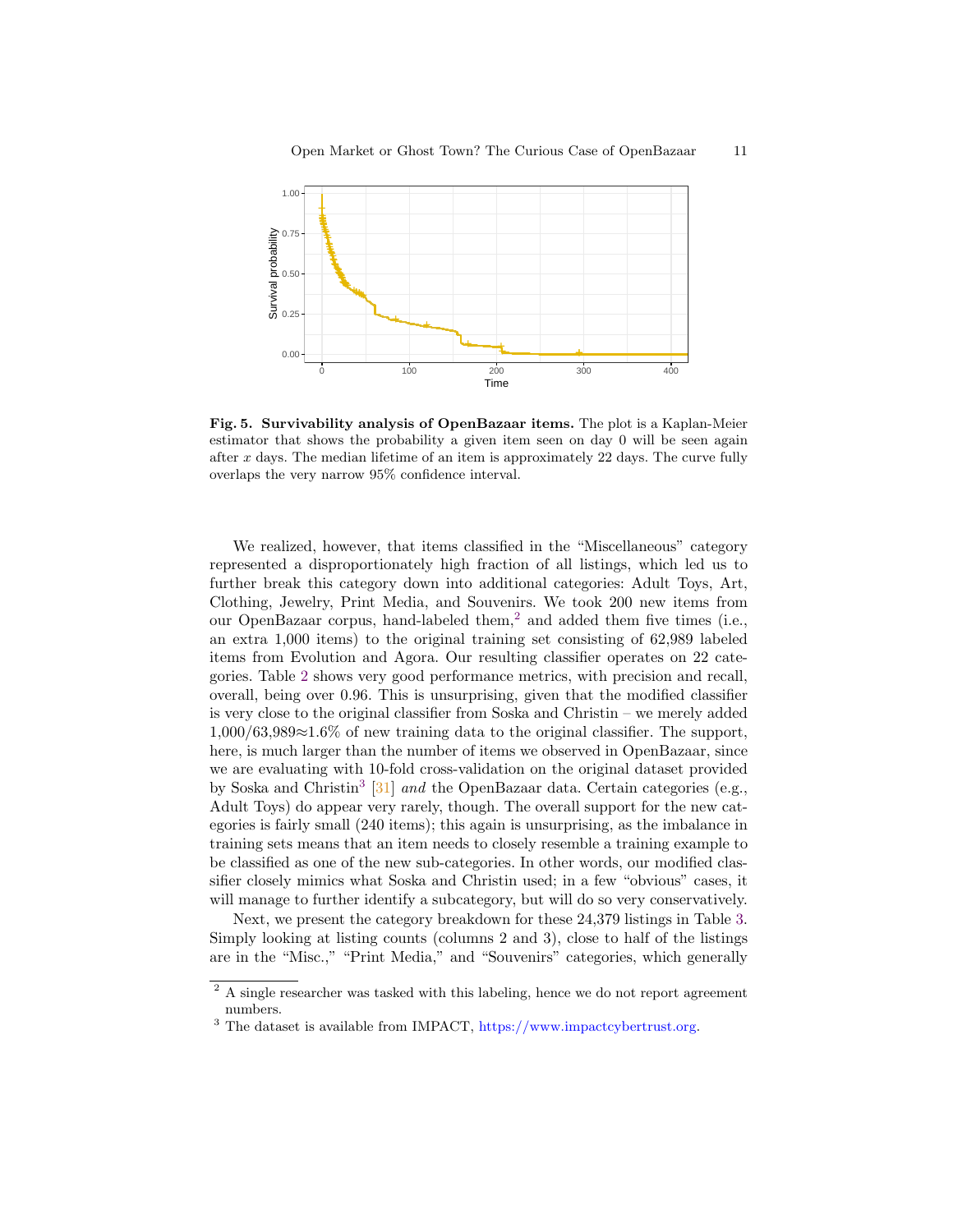| Category           | <b>Precision Recall F1-score Support</b> |      |      |         |
|--------------------|------------------------------------------|------|------|---------|
| Adult Toys         | 1.00                                     | 1.00 | 1.00 | 3       |
| Art                | 1.00                                     | 1.00 | 1.00 | 24      |
| Benzos             | 0.97                                     | 0.98 | 0.97 | 21,132  |
| Cannabis           | 1.00                                     | 1.00 | 1.00 | 113,516 |
| Clothing           | 1.00                                     | 1.00 | 1.00 | 38      |
| Digital Goods      | 0.94                                     | 0.96 | 0.95 | 158,162 |
| Dissociatives      | 1.00                                     | 0.99 | 0.99 | 7,172   |
| Drug Paraphernalia | 0.97                                     | 0.98 | 0.97 | 15,740  |
| Ecstasy            | 1.00                                     | 0.99 | 0.99 | 49,184  |
| Electronics        | 0.96                                     | 0.94 | 0.95 | 5,379   |
| Jewelry            | 0.76                                     | 1.00 | 0.87 | 13      |
| Misc               | 0.87                                     | 0.80 | 0.83 | 47,651  |
| Opioids            | 0.98                                     | 0.98 | 0.98 | 25,511  |
| Prescription       | 0.95                                     | 0.93 | 0.94 | 23,023  |
| Print Media        | 1.00                                     | 0.96 | 0.98 | 113     |
| Psychedelics       | 1.00                                     | 1.00 | 1.00 | 31,023  |
| Sildenafil         | 0.98                                     | 0.97 | 0.97 | 31,22   |
| Souvenirs          | 1.00                                     | 0.90 | 0.95 | 49      |
| Steroids           | 0.99                                     | 1.00 | 0.99 | 17,044  |
| Stimulants         | 0.98                                     | 0.99 | 0.99 | 55,555  |
| Tobacco            | 1.00                                     | 1.00 | 1.00 | 3,966   |
| Weapons            | 0.99                                     | 0.97 | 0.98 | 5,341   |
| Total              | 0.96                                     | 0.96 | 0.96 | 582,761 |

<span id="page-11-0"></span>Table 2. Classifier performance.

denote legitimate items. The third largest category, "Digital goods," contains a mix of legitimate (e.g., e-books and other guides) and illegitimate (pornographic website account passwords) items. In short, a majority of items listed on OpenBazaar shops appear to be for legal products.

However, looking at actual sales (columns 4 through 6) paints a very different picture. To compute sales for a given item listing, using the same technique as in related efforts  $[6, 31]$  $[6, 31]$  $[6, 31]$ , we add up the price of the item to its total sales at each time a feedback for a sale of that item is recorded. Feedback that were recorded prior to our monitoring the OpenBazaar network are counted if the corresponding item was still listed when we scraped the network, and feedback was still accessible. As noted before, reviews are not mandatory in OpenBazaar, so that the sales numbers presented are a lower bound. Even with this caveat, sales volumes appear to be very modest. We only count around \$217,000 in total sales over our measurement interval. By comparison, sales on Silk Road  $[6, 31]$  $[6, 31]$  $[6, 31]$ and AlphaBay [\[22\]](#page-16-4), two of the largest online anonymous marketplaces, reached hundreds of millions of dollars in revenue.

Looking a bit more carefully at the data revealed an interesting outlier: one vendor,  $P...A$ , appeared to be single-handedly responsible for 60% of all sales on OpenBazaar. In particular, that vendor had three pieces of feedback for a \$36,000+ listing for a kilogram of cocaine, which should have accounted for more than \$100,000 in sales by itself. When we manually inspected this specific vendor, we discovered that for most of their items, the feedback appeared to be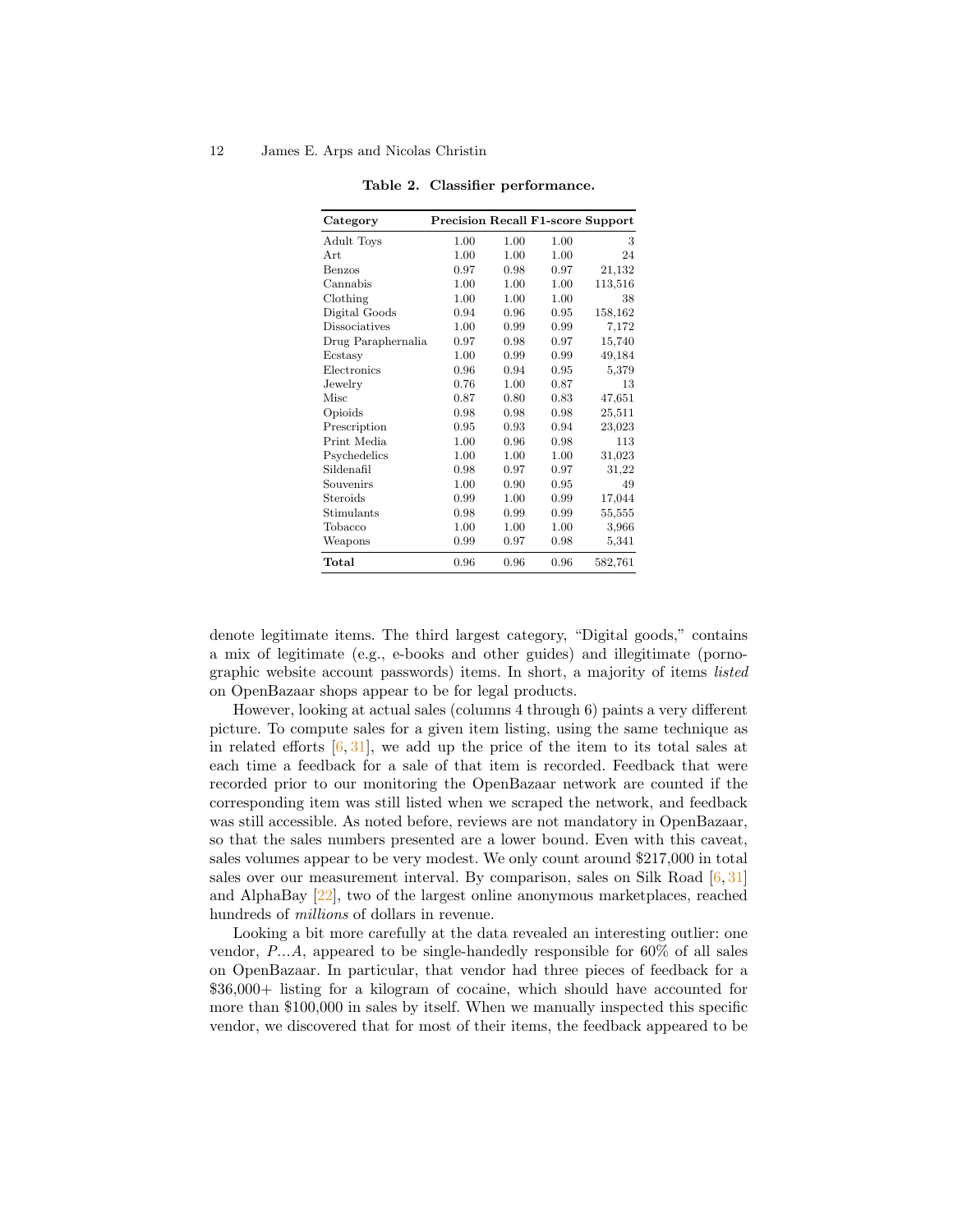| Category           | Listings Listings |        | <b>Sales</b>   | <b>Sales</b>                              | <b>Sales</b> |
|--------------------|-------------------|--------|----------------|-------------------------------------------|--------------|
|                    | (count)           | $(\%)$ | (count,        | (USD,<br>corrected) corrected) corrected) |              |
| Adult Toys         | 182               | 0.747  | $\overline{0}$ | $\overline{0}$                            | 0.0          |
| Art                | 331               | 1.358  | 10             | 975                                       | 1.13         |
| <b>Benzos</b>      | 155               | 0.636  | 8              | 1,650                                     | 1.92         |
| Cannabis           | 1,910             | 7.835  | 318            | 22,450                                    | 26.1         |
|                    |                   | 7.72   | 30             | 375                                       | 0.437        |
| Clothing           | 1,881             |        |                |                                           |              |
| Digital Goods      | 2,701             | 11.079 | 139            | 1,312                                     | 1.53         |
| Dissociatives      | 21                | 0.086  | $\overline{2}$ | 1,050                                     | 1.22         |
| Drug Paraphernalia | 829               | 3.4    | 13             | 224                                       | 0.261        |
| Ecstasy            | 243               | 0.997  | 10             | 4,895                                     | 5.69         |
| Electronics        | 1,906             | 7.818  | 23             | 2,389                                     | 2.78         |
| Jewelry            | 354               | 1.452  | 9              | 208                                       | 0.243        |
| Misc               | 6,796             | 27.876 | 333            | 4,028                                     | 4.69         |
| Opioids            | 223               | 0.915  | 17             | 2,207                                     | 2.57         |
| Prescription       | 289               | 1.185  | 23             | 808                                       | 0.941        |
| Print Media        | 4,902             | 20.107 | 6              | 123                                       | 0.144        |
| Psychedelics       | 242               | 0.993  | 125            | 17,653                                    | 20.5         |
| Sildenafil         | 45                | 0.185  | 41             | 792                                       | 0.921        |
| Souvenirs          | 791               | 3.245  | 60             | 3,587                                     | 4.17         |
| Steroids           | 69                | 0.283  | $\overline{2}$ | 11                                        | 0.0128       |
| Stimulants         | 242               | 0.993  | 24             | 20,835                                    | 24.2         |
| Tobacco            | 34                | 0.139  | $\mathbf{1}$   | 5                                         | 0.005        |
| Weapons            | 233               | 0.956  | 8              | 374                                       | 0.436        |
| Total              | 24,379            | 100    | 1,202          | 85,954                                    | 100          |

<span id="page-12-0"></span>Table 3. Sales observed during our measurement interval. The values in columns  $4-6$  exclude vendor  $P...A$ , whose feedback seems highly questionable, and likely fake.

fake: very closely clustered timestamps, all with highly positive ratings and uninformative messages for highly priced items. This strongly suggested an attempt at manipulation by the vendor. $4$  While in centralized marketplaces, padding feedback with misleading information is prohibited, and frequently results in banning the vendors engaging in such deceptive practices, the decentralized nature of OpenBazaar makes this kind of enforcement difficult. We do note, though, that OpenBazaar supports moderators that can assist in ensuring transactions are conducted satisfactorily (see Section [2\)](#page-1-0); unsurprisingly, all of P...A's listings were unmoderated. We removed this vendor, and the 33 associated sales, from further consideration in columns 4–6, to obtain an hopefully more accurate picture of sales on OpenBazaar – excluding P...A, the total amount of sales is actually around \$86,000.

<span id="page-12-1"></span><sup>&</sup>lt;sup>4</sup> Interestingly, one of their items seemed to have legitimate feedback, which pre-dated all of the seemingly deceptive feedback discussed here.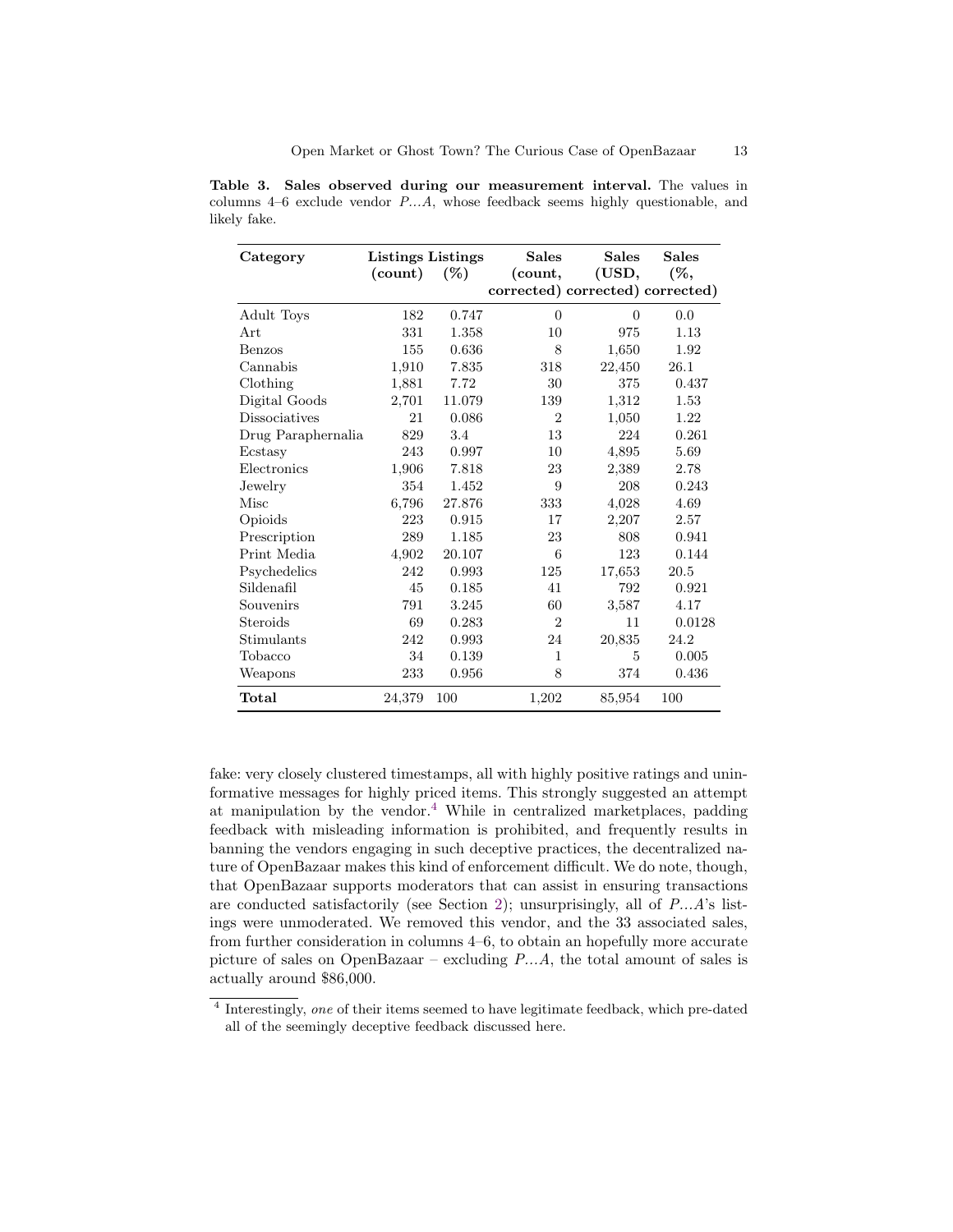As Table [3](#page-12-0) shows, the category distribution of items that do sell is very different from the category distribution of items that are merely listed. Over 25% of all recorded sales are for cannabis-related products (including seeds), and more than three quarters of all recorded sales are for drugs – prescription drugs or narcotics.<sup>[5](#page-13-0)</sup> This higher economic activity occurs despite the fact that the OpenBazaar developers have taken active measures to try to make illicit items harder to find, by excluding them from their built-in search engine search results, which suggests that the demand for illicit offerings far outpaces that for legitimate goods available on OpenBazaar.

<span id="page-13-1"></span>Table 4. Distribution of feedback ratings. 5 is best, 1 is worst.

|   |       | Score Count Percent |
|---|-------|---------------------|
| 5 | 1,302 | 85.32%              |
| 4 | 28    | 1.83%               |
| 3 | 34    | $2.22\%$            |
| 2 | 29    | $1.90\%$            |
| 1 | 133   | 8.71\%              |

Feedback ratings An alternative hypothesis would be that buyers of legitimate products are somehow less likely to leave feedback than buyers of illicit goods. We found no evidence to support that hypothesis. Specifically, we present the feedback ratings we observed in Table [4.](#page-13-1) OpenBazaar uses a 5-point rating scale, where higher scores are better, i.e., vendor strive to obtain 5-star feedback. The ratings we see heavily skew positive, as has been observed in general (legitimate) e-commerce platforms [\[28\]](#page-16-10), and feedback distribution presents striking similarities with with that obtained for feedback left by Silk Road patrons [\[6,](#page-15-1) Table 3]: 5's dominate, followed by 1's, and other ratings are less frequently used.

#### 4.3 Operational security

While much of the core OpenBazaar vendor base tends to connect over Tor, not all of these users are truly anonymous. Indeed, user IDs are persistent across sessions. By comparing the unique user IDs of the 980 nodes seen connecting over Tor with those seen connecting over public IP addresses, we found that 173 users (17.7%) had revealed an IP address at some point in time. Not all of these users may have wished to remain anonymous during the entire collection cycle, but we did observe some obvious lapses in operational security, such as US vendors selling marijuana offering global shipping. It appears a version of

<span id="page-13-0"></span><sup>&</sup>lt;sup>5</sup> The disproportionate volume of Psychedelics sales seems to be mostly influenced by one specific vendor, who has been highly successful on various online anonymous markets, and also operates their own vendor shop, and has presence on OpenBazaar.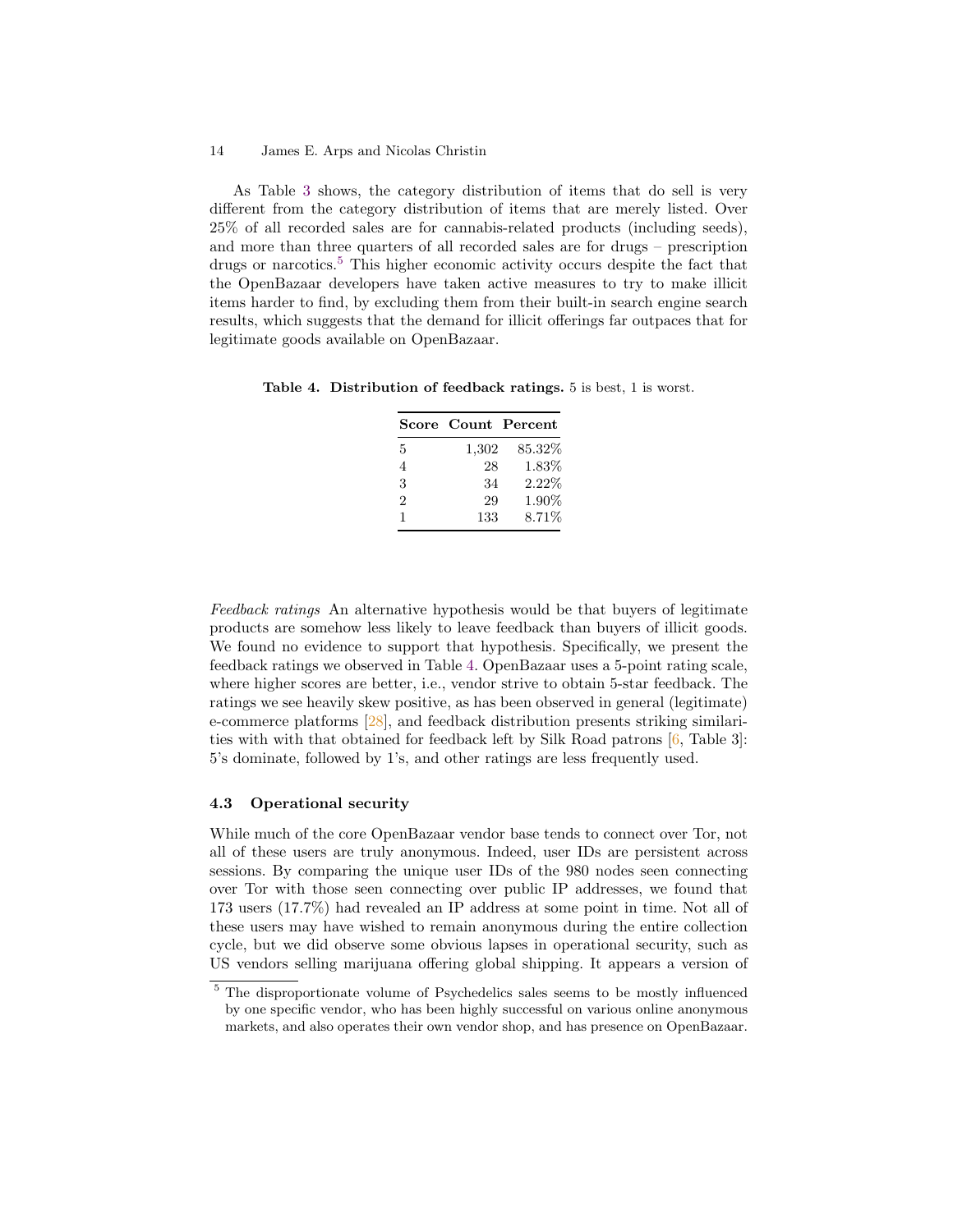the OpenBazaar client which is pre-bundled with Tor is in development, which should alleviate this problem over time [\[26\]](#page-16-11).

At the beginning of our measurement timeframe, OpenBazaar nodes were tied to a single cryptocurrency – if a vendor wished to, for example, sell the same items both with Bitcoin and Bitcoin Cash, they were required to maintain two distinct nodes with identical listings. Furthermore, for some time using Zcash on the platform also required running a full Zcash node. As a result, activity on the platform was conducted almost entirely in Bitcoin until the release of a multiwallet feature on January 17, 2019, which added native support for the three currencies mentioned plus Litecoin. Previous studies (e.g., [\[21\]](#page-16-12)) have shown that Bitcoin is highly traceable, meaning that early purchases on the platform may be able to de-anonymize certain vendors. Since the introduction of the multiwallet, however, there has been large growth in Zcash usage, with at least  $6^{\circ}$  $6^{\circ}$ 12,441 observed listings accepting payment in the currency.

## <span id="page-14-0"></span>5 Related work

This work follows a long lineage of peer-to-peer network measurements, which can be traced back to studies of file-sharing networks such as Napster [\[30\]](#page-16-13), or Gnutella [\[29\]](#page-16-14); or, beyond file-sharing, of Skype [\[12\]](#page-16-15). Later papers focused on specific metrics to better understand user behavior. For instance, Gummadi et al studied peer churn on Kazaa  $[13]$ , while others investigated overall peer availability  $[4,32]$  $[4,32]$ , or resilience to poisoning attacks  $[7,20]$  $[7,20]$ . A number of papers looked into the economics of online anonymous marketplaces and have documented their rise in popularity [\[6,](#page-15-1) [10,](#page-15-2) [31\]](#page-17-0). In comparison, our analysis of OpenBazaar shows fairly modest revenues. Finally, also related to the operational security aspects we outline in this paper are attempts to quantify cryptocurrency traceability – notably efforts to trace Bitcoin [\[21\]](#page-16-12), Monero [\[22\]](#page-16-4), and Zcash [\[18\]](#page-16-18).

## <span id="page-14-1"></span>6 Conclusion

We conducted multiple daily crawls of the OpenBazaar distributed marketplace over approximately 14 months (June 25, 2018–September 3, 2019). More than half of the 6,651 participants we observed were present only for less than a day, but users relying on Tor tended to be much longer lived, particularly if they were actively selling items. Economic activity is orders of magnitude smaller than on centralized anonymous marketplaces, and while most listed items are for legitimate products, the majority of items that do result in sales are for narcotics. Finally, vendors are not always using prudent security practices, leaking for instance their IP address despite generally connecting over Tor, which makes a strong case for imposing secure defaults—fortunately, the OpenBazaar developers are already reportedly working on this [\[26\]](#page-16-11).

<span id="page-14-2"></span> $6$  A bug in our parser code for items with multiple currencies prevented us from precisely computing the number of such listings, but we could recover this lower bound.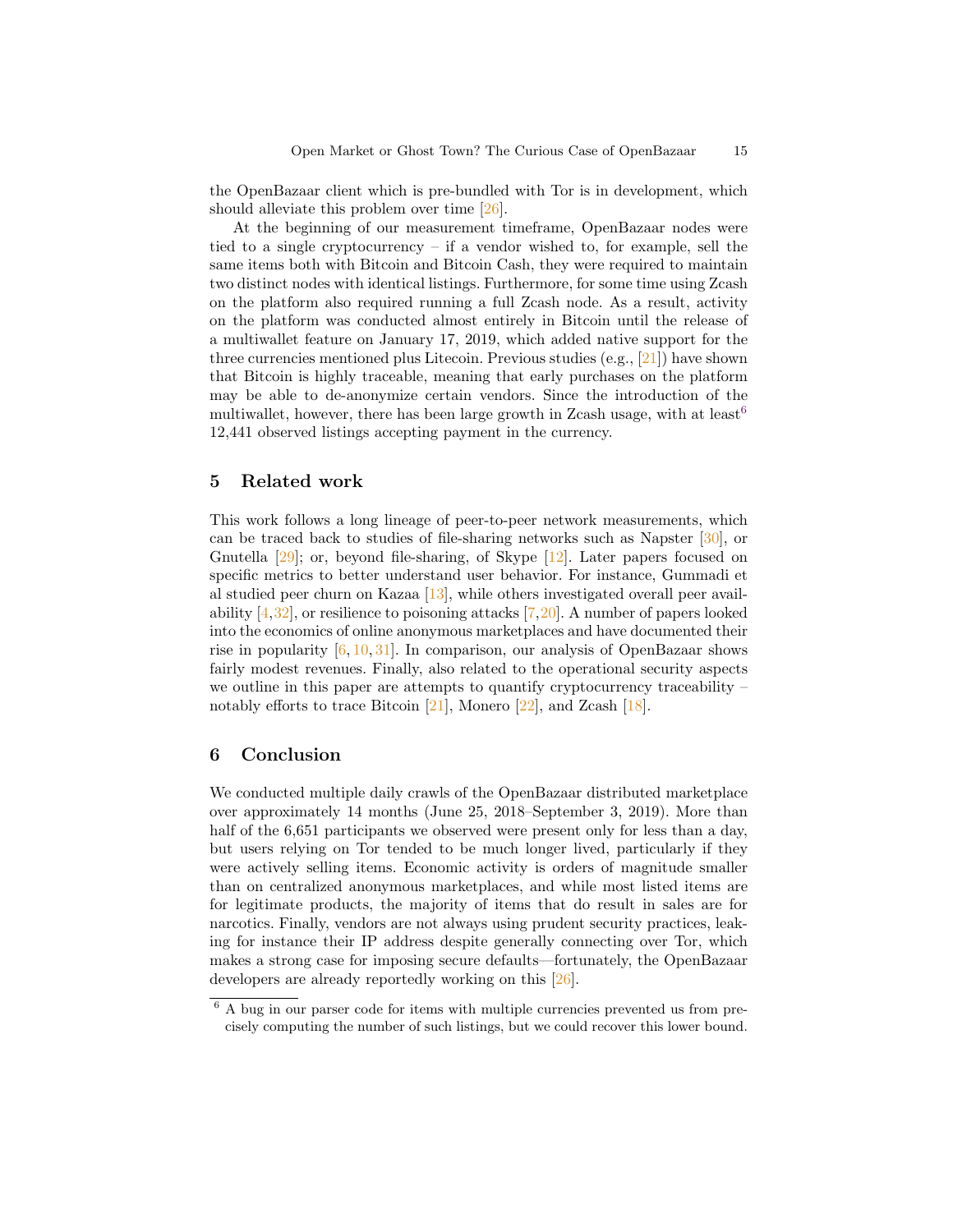We conclude that OpenBazaar, so far, has not gained much traction to usher in the new era of decentralized, private, and legitimate electronic commerce it was promising.<sup>[7](#page-15-10)</sup> This could be due to a lack of user demand for decentralized marketplaces, lack of integration of private features, or other factors, such as a higher learning curve for users compared to centralized alternatives.

## 7 Acknowledgments

We thank our shepherd, Ben Edwards, and the anonymous reviewers for numerous comments that greatly improved this paper. We are also grateful to Kyle Soska for extensive discussions about this work. This research was partially supported by DHS Office of Science and Technology under agreement number FA8750-17-2-0188.

# References

- <span id="page-15-7"></span>1. Apilayer: ipstack (2019), [https://ipstack.com/.](https://ipstack.com/) Last accessed: January 8, 2020.
- <span id="page-15-5"></span>2. Ben-Sasson, E., Chiesa, A., Garman, C., Green, M., Miers, I., Tromer, E., Virza, M.: Zerocash: Decentralized anonymous payments from bitcoin. In: IEEE Symposium on Security and Privacy. pp. 459–474. IEEE Computer Society (May 2014)
- <span id="page-15-4"></span>3. Benet, J.: IPFS - content addressed, versioned, P2P file system. Tech. rep. (Jun 2014), draft 3. <https://arxiv.org/abs/1407.3561>
- <span id="page-15-9"></span>4. Bhagwan, R., Savage, S., Voelker, G.: Understanding availability. In: Proceedings of the 2nd International Workshop on Peer-to-Peer Systems (IPTPS'03). pp. 256– 267. Berkeley, CA (Feb 2003)
- <span id="page-15-8"></span>5. CC EF JTF: Did OpenBazaar ever take off? (Apr 2019), OpenBazaar developer comments on total number of listings. [https://www.reddit.com/r/Bitcoin/](https://www.reddit.com/r/Bitcoin/comments/bad0nh/did_openbazaar_ever_take_off/ekbd2k6/) [comments/bad0nh/did](https://www.reddit.com/r/Bitcoin/comments/bad0nh/did_openbazaar_ever_take_off/ekbd2k6/) openbazaar ever take off/ekbd2k6/
- <span id="page-15-1"></span>6. Christin, N.: Traveling the Silk Road: A measurement analysis of a large anonymous online marketplace. In: Proceedings of the 22nd World Wide Web Conference (WWW'13). pp. 213–224. Rio de Janeiro, Brazil (May 2013)
- <span id="page-15-6"></span>7. Christin, N., Weigend, A., Chuang, J.: Content availability, pollution and poisoning in peer-to-peer file sharing networks. In: Proceedings of ACM EC'05. pp. 68–77. Vancouver, BC, Canada (Jun 2005)
- 8. DHS S&T CSD: Information marketplace for policy and analysis of cyberrisk & trust (IMPACT), retrieved January 8, 2020, from [https://www.dhs.gov/](https://www.dhs.gov/csd-impact) [csd-impact](https://www.dhs.gov/csd-impact)
- <span id="page-15-3"></span>9. Dingledine, R., Mathewson, N., Syverson, P.: Tor: The second-generation onion router. In: Proceedings of the 13th USENIX Security Symposium (Aug 2004)
- <span id="page-15-2"></span>10. European Monitoring Centre for Drugs and Drug Addition and Europol: Drugs and the darknet: perspectives for enforcement, research and policy (Nov 2017), [http:](http://www.emcdda.europa.eu/system/files/publications/6585/TD0417834ENN.pdf) [//www.emcdda.europa.eu/system/files/publications/6585/TD0417834ENN.pdf](http://www.emcdda.europa.eu/system/files/publications/6585/TD0417834ENN.pdf)
- <span id="page-15-0"></span>11. Greenberg, A.: Inside the 'darkmarket' prototype, a Silk Road the FBI can never seize (Apr 2014), <https://www.wired.com/2014/04/darkmarket/>

<sup>16</sup> James E. Arps and Nicolas Christin

<span id="page-15-10"></span><sup>7</sup> We sent an earlier preprint of this paper to the OpenBazaar developers, but did not receive any feedback.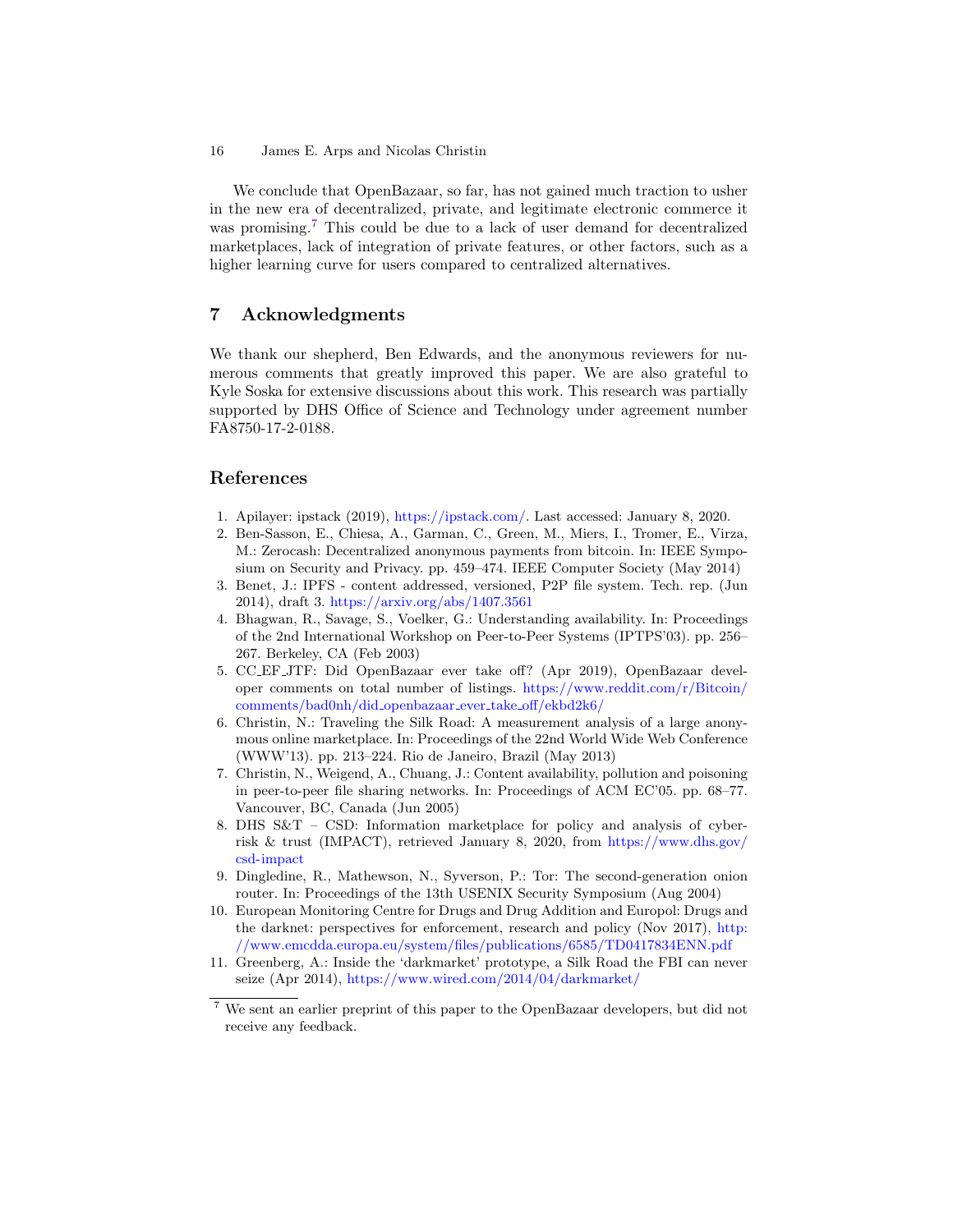- <span id="page-16-15"></span>12. Guha, S., Daswani, N.: An experimental study of the skype peer-to-peer voip system. Tech. rep., Cornell University (2005)
- <span id="page-16-16"></span>13. Gummadi, K., Dunn, R., Saroiu, S., Gribble, S., Levy, H., Zahorjan, J.: Measurement, modeling, and analysis of a peer-to-peer file-sharing workload. In: Proceedings of ACM SOSP'03. pp. 314–329. Bolton Landing, NY (Oct 2003)
- <span id="page-16-0"></span>14. Higgins, S.: OpenBazaar raises \$1 million for decentralised marketplace (Jun 2015), <https://www.coindesk.com/openbazaar-raises-1-million-from-silicon-valley-giants>
- <span id="page-16-1"></span>15. Higgins, S.: Bitcoin-powered marketplace OpenBazaar raises \$3 million (Dec 2016), [https://www.coindesk.com/](https://www.coindesk.com/bitcoin-powered-marketplace-openbazaar-raises-3-million) [bitcoin-powered-marketplace-openbazaar-raises-3-million](https://www.coindesk.com/bitcoin-powered-marketplace-openbazaar-raises-3-million)
- <span id="page-16-2"></span>16. Jeffryes, J.: Remove BlockBooth from search providers (Apr 2019), OpenBazaar developer comments on OB1 censorship policy. [https://github.com/OpenBazaar/](https://github.com/OpenBazaar/openbazaar-desktop/issues/1569) [openbazaar-desktop/issues/1569](https://github.com/OpenBazaar/openbazaar-desktop/issues/1569)
- <span id="page-16-9"></span>17. Kaplan, E., Meier, P.: Nonparametric estimation from incomplete observations. Journal of the American Statistical Association 53, 457–481 (1958)
- <span id="page-16-18"></span>18. Kappos, G., Yousaf, H., Maller, M., Meiklejohn, S.: An empirical analysis of anonymity in Zcash. In: Proc. USENIX Security (Aug 2018)
- <span id="page-16-3"></span>19. Kruithof, K., Aldridge, J., Décary Hétu, D., Sim, M., Dujso, E., Hoorens, S.: Internet-facilitated drugs trade: An analysis of the size, scope and the role of the Netherlands. Tech. Rep. RR1607 (2016), [https://www.rand.org/pubs/research](https://www.rand.org/pubs/research_reports/RR1607.html) [reports/RR1607.html](https://www.rand.org/pubs/research_reports/RR1607.html)
- <span id="page-16-17"></span>20. Liang, J., Kumar, R., Xi, Y., Ross, K.: Pollution in P2P file sharing systems. In: Proceedings of IEEE INFOCOM'05. Miami, FL (Mar 2005)
- <span id="page-16-12"></span>21. Meiklejohn, S., Pomarole, M., Jordan, G., Levchenko, K., McCoy, D., Voelker, G.M., Savage, S.: A fistful of bitcoins: characterizing payments among men with no names. In: Proceedings of the ACM/USENIX Internet measurement conference. pp. 127–140. Barcelona, Spain (Oct 2013)
- <span id="page-16-4"></span>22. Möser, M., Soska, K., Heilman, E., Lee, K., Heffan, H., Srivastava, S., Hogan, K., Hennessey, J., Miller, A., Narayanan, A., Christin, N.: An empirical analysis of traceability in the Monero blockchain. In: Proceedings of PETS. vol. 3. Barcelona, Spain (Jul 2018)
- <span id="page-16-5"></span>23. OB1 Team: Openbazaar seller guide – what to expect in this decentralized marketplace (Oct 2017), [https://openbazaar.org/blog/](https://openbazaar.org/blog/openbazaar-seller-guide-what-to-expect-in-this-decentralized-marketplace/) [openbazaar-seller-guide-what-to-expect-in-this-decentralized-marketplace/](https://openbazaar.org/blog/openbazaar-seller-guide-what-to-expect-in-this-decentralized-marketplace/)
- <span id="page-16-8"></span>24. OpenBazaar: OpenBazaar 2.3.1 is released with IPFS rebase (Mar 2019), [https:](https://www.openbazaar.org/blog/openbazaar-2-3-1-release-ipfs-rebase/) [//www.openbazaar.org/blog/openbazaar-2-3-1-release-ipfs-rebase/](https://www.openbazaar.org/blog/openbazaar-2-3-1-release-ipfs-rebase/)
- <span id="page-16-6"></span>25. OpenBazaar Team: Openbazaar API, <https://api.docs.openbazaar.org/>
- <span id="page-16-11"></span>26. Patt, S.: Create "openbazaar-private" installer (Mar 2019), [https://github.com/](https://github.com/OpenBazaar/openbazaar-desktop/issues/1735) [OpenBazaar/openbazaar-desktop/issues/1735](https://github.com/OpenBazaar/openbazaar-desktop/issues/1735)
- <span id="page-16-7"></span>27. Reitz, K.: Requests: Http for humans (May 2019), <https://requests.readthedocs.io>
- <span id="page-16-10"></span>28. Resnick, P., Zeckhauser, R.: Trust among strangers in internet transactions: Empirical analysis of eBay's reputation system. Advances in Applied Microeconomics 11, 127–157 (2002)
- <span id="page-16-14"></span>29. Ripeanu, M., Foster, I.: Mapping the gnutella network: Macroscopic properties of large-scale peer-to-peer systems. In: international workshop on peer-to-peer systems. pp. 85–93. Springer (2002)
- <span id="page-16-13"></span>30. Saroiu, S., Gummadi, K., Gribble, S.: A measurement study of peer-to-peer file sharing systems. In: Proceedings of SPIE/ACM MMCN'02. pp. 156–170. San Jose, CA (Jan 2002)